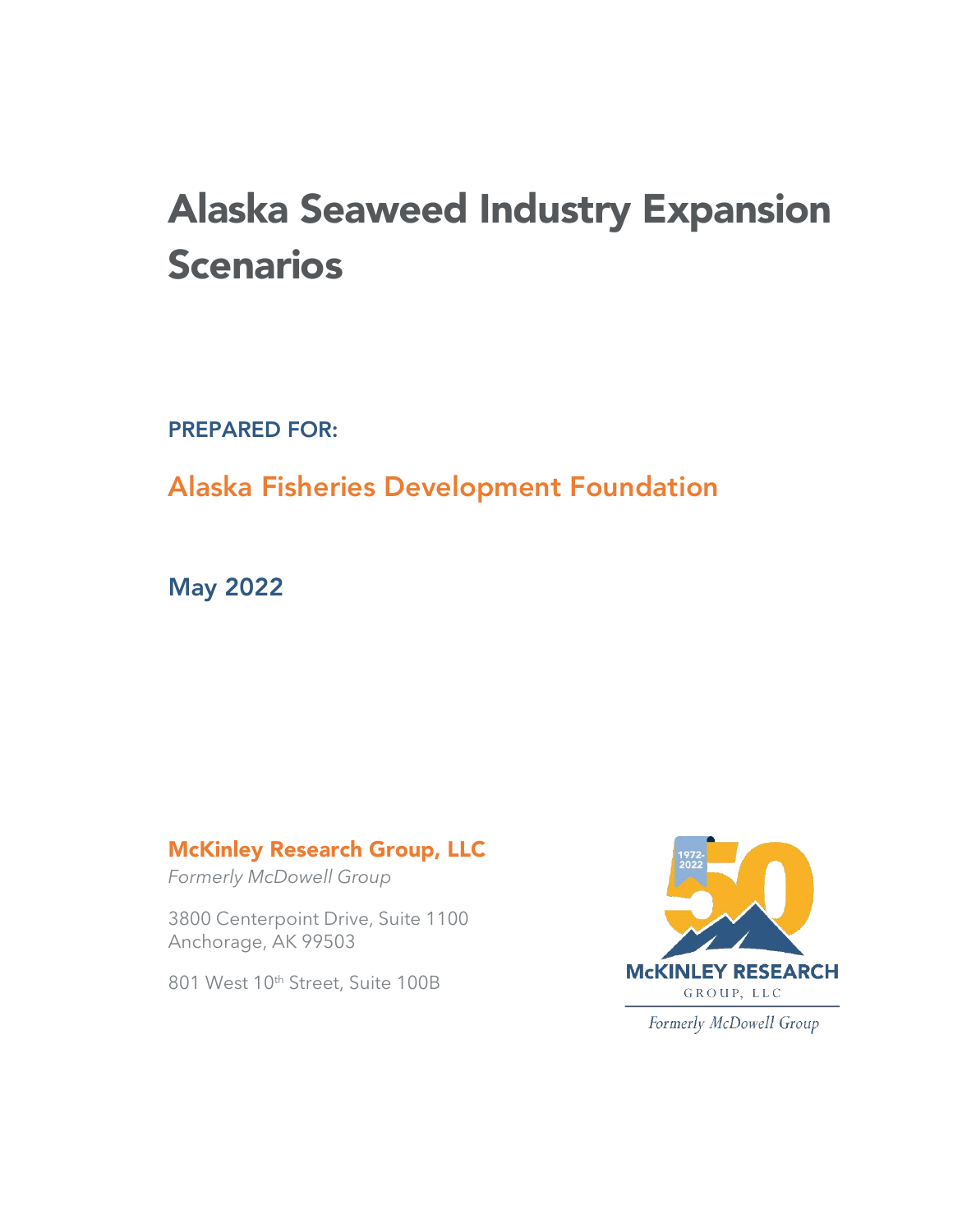# Alaska Seaweed Industry Expansion Scenarios

## Executive Summary

In a 2017 report commissioned by the Alaska Mariculture Task Force, McKinley Research Group developed projections for the potential economic scale of Alaska's mariculture industry. Alaska Fisheries Development Foundation, with grant support from the Denali Commission, commissioned McKinley Research Group to update these projections for the seaweed sector.

Three scenarios (low, medium, and high) are described below with projections at Year 5, 10, and 20 for the size of the seaweed mariculture industry in Alaska in terms of acres under cultivation, seaweed farm production volume, and the revenue and jobs associated with both the seaweed farming and seaweed processing sectors.

As shown in the chart below, the annual revenue of the Alaska seaweed industry (farming plus processing) is projected to range, in 20 years, between \$18 million in the low growth scenario and \$450 million in the high growth scenario.



#### Figure 1. Projections of Alaska Seaweed Mariculture Industry Annual Revenue (Low, Medium, and High Growth Scenarios)

Source: McKinley Research Group projections.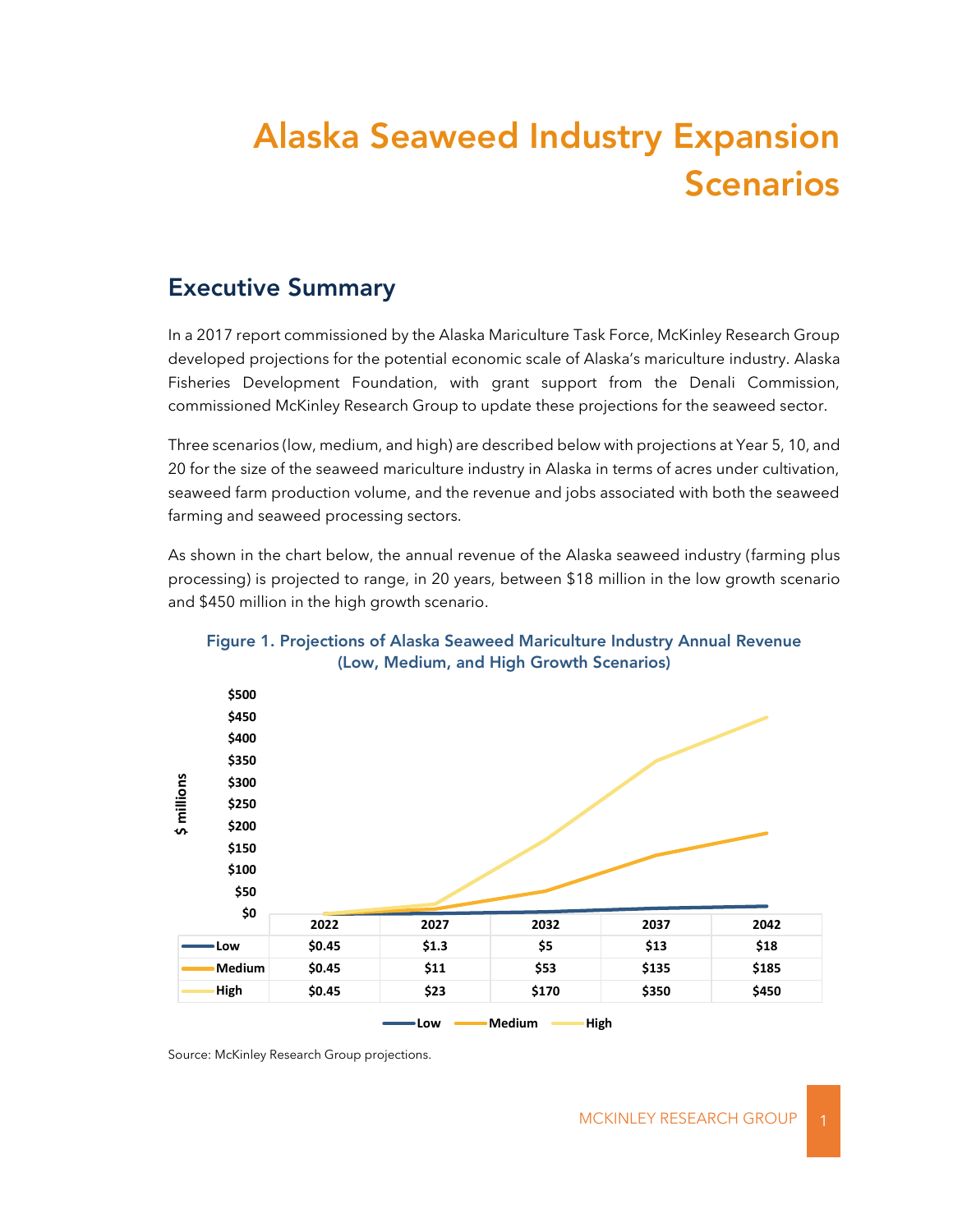The large (25-fold) gap between the low and high growth scenarios at year 20 can be attributed primarily to uncertainty in the viability of new technologies and markets for Alaska seaweed. The low growth model is based on modest but steady expansion of low-volume but high-value products like the specialty food products currently produced with Alaska seaweed. The medium and high growth scenarios are based on aggressive public sector industry support and the successful deployment (at various levels) of one or more of the high-volume seaweed markets that have been proposed for Alaska.

The proposed high-volume seaweed markets include animal feeds, biostimulants, fertilizers, seaweed-derived nutritional products, and bioplastics. The economic viability of these markets for Alaska seaweed remains untested. However, companies in these industries (including companies currently planning operations in Alaska) have made significant progress in raising capital since the last Alaska seaweed market projections were produced.<sup>1</sup> In addition, these companies report very strong interest from prospective buyers and promising results of new processing technologies at the bench (and in some cases, pilot) scale.

## Progress on Alaska Mariculture Goals Set in 2017

In 2017, the Alaska Mariculture Task Force commissioned research that included setting production and revenue goals for the Alaska mariculture industry looking out 5, 10, and 20 years. McDowell Group (now McKinley Research Group) completed this research, which led to the seaweed goals shown below. The year 20 total revenue goal was set at \$15.7 million in seaweed sales.

|                          | Year 5    | Year 10.    | Year 20.     |
|--------------------------|-----------|-------------|--------------|
| <b>Annual Production</b> |           |             |              |
| Seaweed (lbs. wet)       | 1,200,000 | 4,800,000   | 19,200,000   |
| Seaweed farm acreage     | 150       | 300         | 600          |
| Annual Revenue           |           |             |              |
| Seaweed farms            | 5600.000  | \$2,400,000 | \$9,600,000  |
| Seaweed value-added      | 5381,000  | 51,524,000  | \$6,096,000  |
| Total Seaweed Revenue    | \$981,000 | \$3,924,000 | \$15,696,000 |

#### Table 1. Alaska Mariculture Seaweed Production and Revenue Goals Set in 2017

Source: McDowell Group, 2017. *Alaska Mariculture Initiative, Phase II: Economic Analysis to Inform a Comprehensive Plan*, prepared for the Alaska Mariculture Task Force.

<sup>&</sup>lt;sup>1</sup> For more information about investment in seaweed technology businesses, see the Phyconomy Database of Seaweed [Organizations.](https://phyconomy.net/database) For more information on Alaska applications for high-volume seaweed production technologies, see Alaska Fisheries Development Foundation, 2021/2022. [Alaska Seaweed Market Assessment](https://www.afdf.org/wp-content/uploads/Alaska-Seaweed-Market-Assessment-2021-08-FINAL.pdf) and Assessment of [Seaweed Processing Locations in Alaska.](https://www.afdf.org/wp-content/uploads/Assessment-of-Alaska-Seaweed-Processing-Locations-FINAL-2022-01-26.pdf)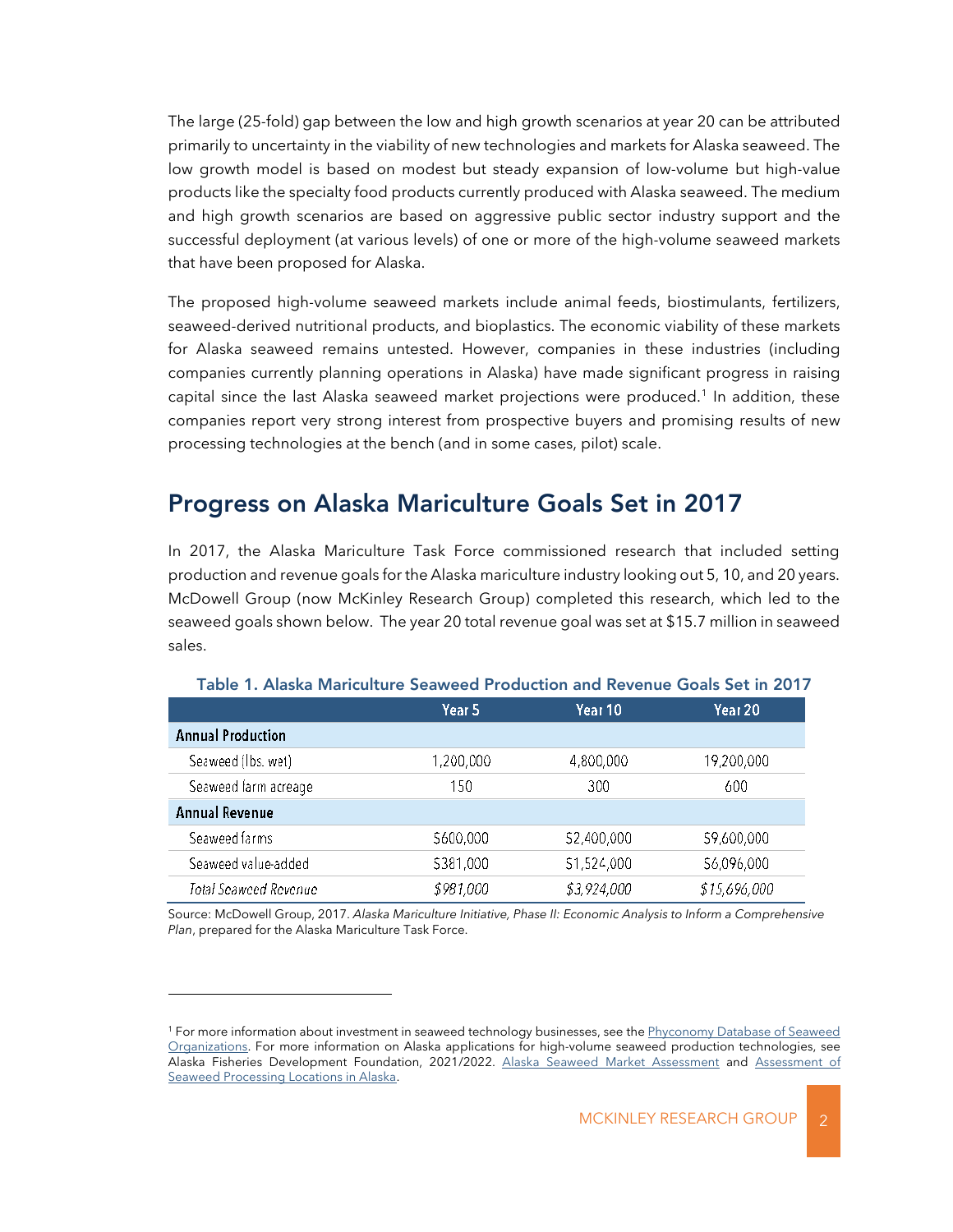Comparing Alaska's anticipated production in 2022 to the 5-year goals produced in 2017 shows that none of Alaska's mariculture goals are on track, including seaweed. In 2021, an estimated 440,000 pounds of seaweed worth \$210,000 at the farm-gate level was harvested at Alaska seaweed farms. Based on interviews with aquatic farmers and a review of seaweed seed string deployment in fall 2021, McKinley Research Group expects roughly 570,000 wet pounds of seaweed will be harvested in 2022, worth approximately \$300,000. These harvest volumes and value would be roughly half those projected for 2022 in 2018. The shortfall is primarily a function of lower than forecasted production volume per acre, as total acreage actively farmed has exceeded the 5-year goal set in 2017. In addition to having 175 acres estimated to be in production as of late 2021, there another roughly 1,825 acres either permitted or in the permitting pipeline.

Table 2. Estimated Alaska Mariculture Farm Seaweed Production and Revenue (2017- 2021) and 5-Year Goal Set for 2022 in 2017

|                                  | 2017   | 2018    | 2019     | 2020     | 2021       | 2022P    | 2022 Goal<br><b>Set in 2017</b> |
|----------------------------------|--------|---------|----------|----------|------------|----------|---------------------------------|
| <b>Annual Production</b>         |        |         |          |          |            |          |                                 |
| Seaweed (lbs. wet)               | 18,000 | 89,000  | 112,000  | 270,000* | 440,000*   | 570,000* | 1,200,000                       |
| Seaweed farm acreage<br>(active) | ~1.50  | ~1.50   | ~140     | ~125     | ~140       | ~175     | 150                             |
| <b>Annual Revenue</b>            |        |         |          |          |            |          |                                 |
| Seaweed farms                    | n/a    | 558,167 | \$60,540 | n/a      | \$210,000* | 5300,000 | 5600,000                        |

Source: ADF&G; DNR; and McKinley Research Group estimates. Prior goals from McDowell Group, 2017. *Alaska Mariculture Initiative, Phase II: Economic Analysis to Inform a Comprehensive Plan*, prepared for the Alaska Mariculture Task Force. \* based on industry interviews.

There is ample evidence that one factor in this shortfall was COVID, which curtailed cashflow, focused companies and individuals on their core existing businesses, led to supply chain disruptions, strained labor markets, and drastically modified food markets, among other impacts. New aquatic seaweed farm applications in Alaska, for example, dropped 62% from 2020 to 2021 (the application period runs from January through April, so was largely completed when COVID hit in 2020).

## Projected Gross Revenues at Years 5, 10, and 20

The annual revenue of the Alaska seaweed industry (farming plus processing) is projected to range, in 20 years, between \$18 million in the low growth scenario and \$450 million in the high growth scenario.

The growth model projects processor revenues will start smaller than farm revenues, but that they will rise to equal farm revenues in 10 years and exceed them in 20 years.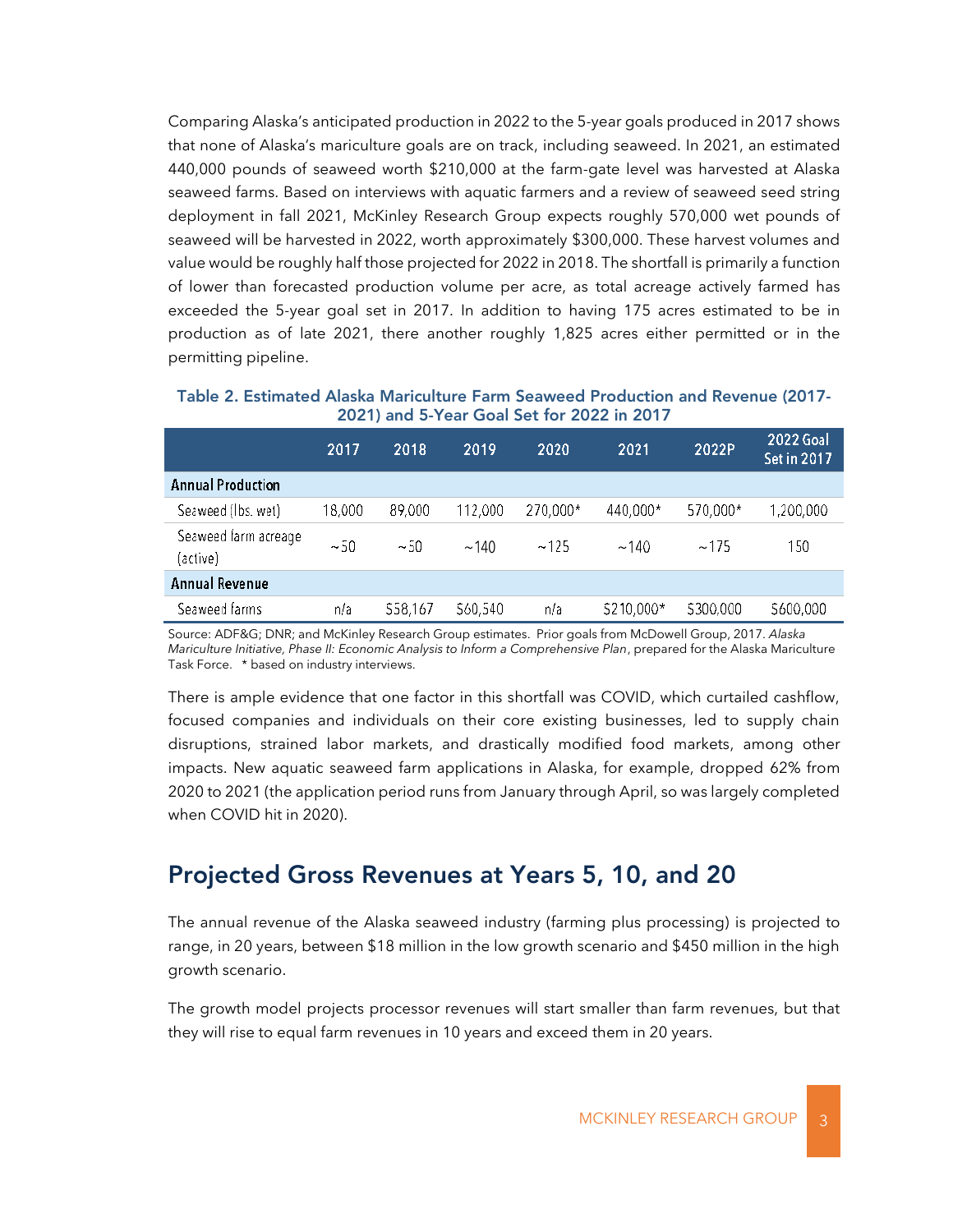|                              | 2022<br>(estimated) | Year <sub>5</sub> | Year 10       | Year 20       |
|------------------------------|---------------------|-------------------|---------------|---------------|
| <b>Farm Gate</b>             |                     |                   |               |               |
| Scenario 1: Low Growth       | \$300,000           | 5800,000          | \$2,500,000   | \$6,000,000   |
| Scenario 2: Medium Growth    | \$300,000           | \$3,800,000       | \$18,000,000  | \$45,000,000  |
| Scenario 3: High Growth      | \$300,000           | \$7,500,000       | \$42,500,000  | \$110,000,000 |
| <b>Processor Value Added</b> |                     |                   |               |               |
| Scenario 1: Low Growth       | \$150,000           | \$500,000         | \$2,500,000   | \$12,000,000  |
| Scenario 2: Medium Growth    | \$150,000           | \$7,500,000       | \$35,000,000  | \$140,000,000 |
| Scenario 3: High Growth      | \$150,000           | \$15,000,000      | \$127,500,000 | \$340,000,000 |
| <b>Total Industry</b>        |                     |                   |               |               |
| Scenario 1: Low Growth       | \$450,000           | \$1,300,000       | \$5,000,000   | \$18,000,000  |
| Scenario 2: Medium Growth    | \$450,000           | \$11,300,000      | \$53,000,000  | \$185,000,000 |
| Scenario 3: High Growth      | \$450,000           | \$22,500,000      | \$170,000,000 | \$450,000,000 |

#### Table 3. Projected Annual Seaweed Farming and Processing Industry Revenue

## Description of Growth Scenarios

The low, medium, and high scenarios differ in the assumptions applied with regard to key external factors likely to shape the overall industry over the next 20 years, including the extent of public sector investment in the industry and the success of processing technologies and associated companies that could drive large-volume markets for Alaska-grown seaweed.

#### Scenario 1: Low Growth

The low growth scenario is based on continued incremental growth of existing markets for Alaska seaweed, specifically specialty food and cosmetic products. This model assumes annual growth of 10% per year, slowing to 8% after 10 years. This growth rate is based on modeling developed for Maine's edible seaweed market, where the seaweed mariculture industry is in a similar stage as Alaska.<sup>2</sup>

With respect to industry revenue, the low growth scenario roughly matches the industry trajectory mapped out in 2017 for Alaska seaweed (\$15.7 million in revenue by 2038, compared to the low growth estimate of \$18 million in revenue by 2042).

<sup>&</sup>lt;sup>2</sup> Island Institute, 2020[. Edible Seaweed Market Analysis.](https://www.islandinstitute.org/wp-content/uploads/2020/09/Edible-Seaweed-Market-Analysis-1.17.20.pdf)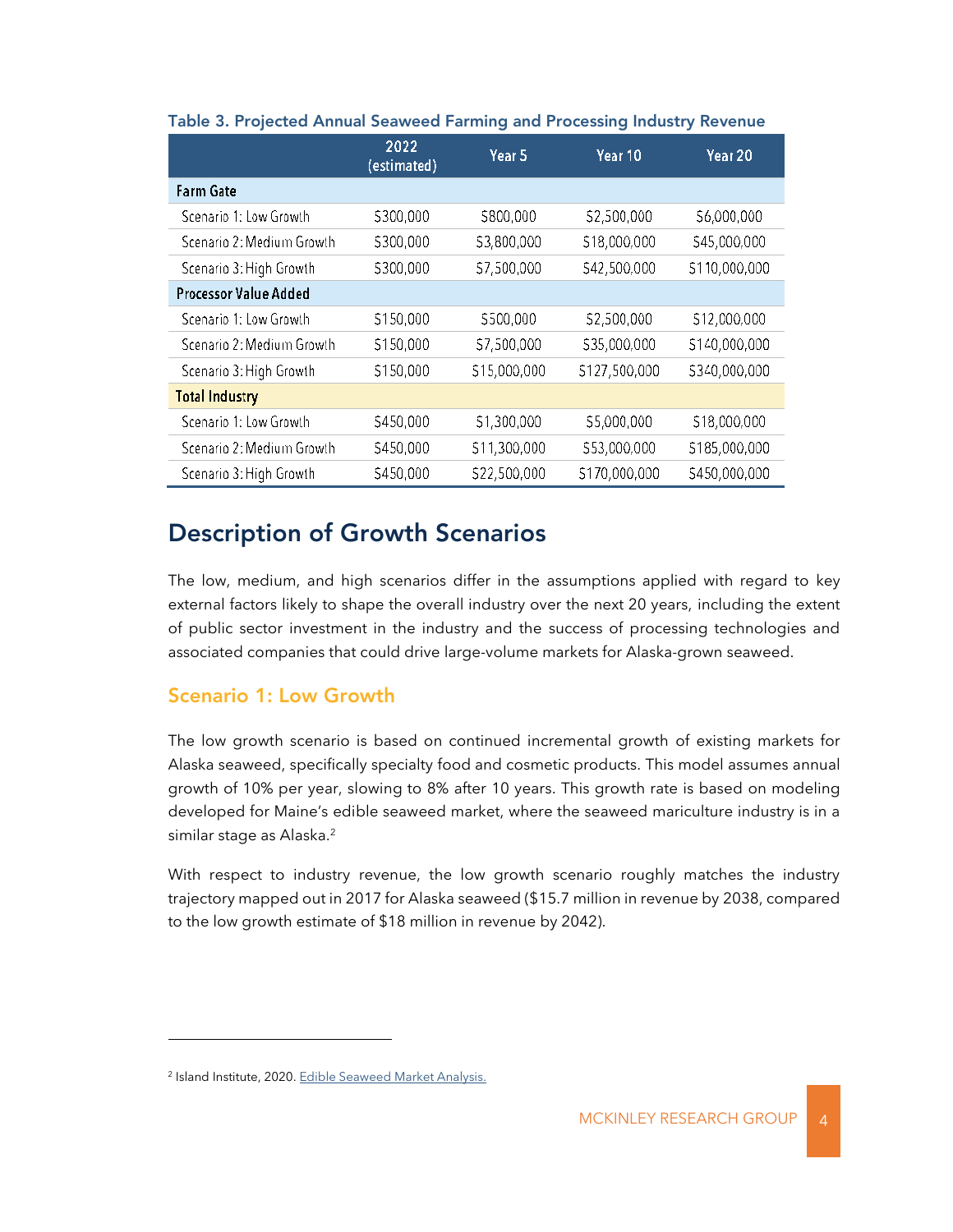### Scenario 2: Medium Growth

The medium growth scenario is based around the market growth envisioned in the low growth scenario as well as the successful development of at least one large-scale seaweed processing plant/company (such as a biorefinery or large animal feed producer) within 10 years. Such a processor is anticipated to purchase roughly 60-70 million wet pounds of seaweed annually when fully operational. This scale is based on industry interviews and business models developed by seaweed processors currently scoping investments in Alaska.

This scenario depends on continued aggressive public sector support for the Alaska seaweed industry. Examples of such support include the following:

- EDA statewide planning grant funds that the State of Alaska allocated to implementing recommendations in the Alaska Mariculture Task Force's report to the governor
- \$32 million in mariculture research funds awarded in 2021 through the Exxon Valdez Oil Spill Fund
- \$49 million Phase II grant application submitted in March 2022 to EDA's Build Back Better Regional Challenge grant program
- \$20 million grant application to USDA Climate-Smart Commodities program submitted in April 2022
- \$25 million mariculture matching grant program under consideration by Alaska Legislature.

#### Scenario 3: High Growth

This is a supply-constricted model for the five-year projection that shows how large the industry could become if all farms in the permitting process were permitted and used to their full capacity within five years. This model assumes heavy demand for Alaska seaweed from multiple large processors, making seaweed supply the limiting factor for industry growth, rather than demand.

Beyond five years this model assumes that total farm acreage will grow at an aggressive annual rate to meet demand. While aggressive, it should be noted that the high growth scenario results in an Alaska seaweed industry size that is still well below the project team's understanding of the combined business models of major seaweed processors currently scoping investments or expansions in Alaska, such as Kelp Blue, Oceanium, Ocean Rainforest, Macro Oceans, Blue Evolution, Premium Aquatics, and others.

This scenario depends on continued aggressive public sector support for the Alaska seaweed industry. Examples of such support include the following:

• EDA statewide planning grant funds that the State of Alaska allocated to implementing recommendations in the Alaska Mariculture Task Force's report to the governor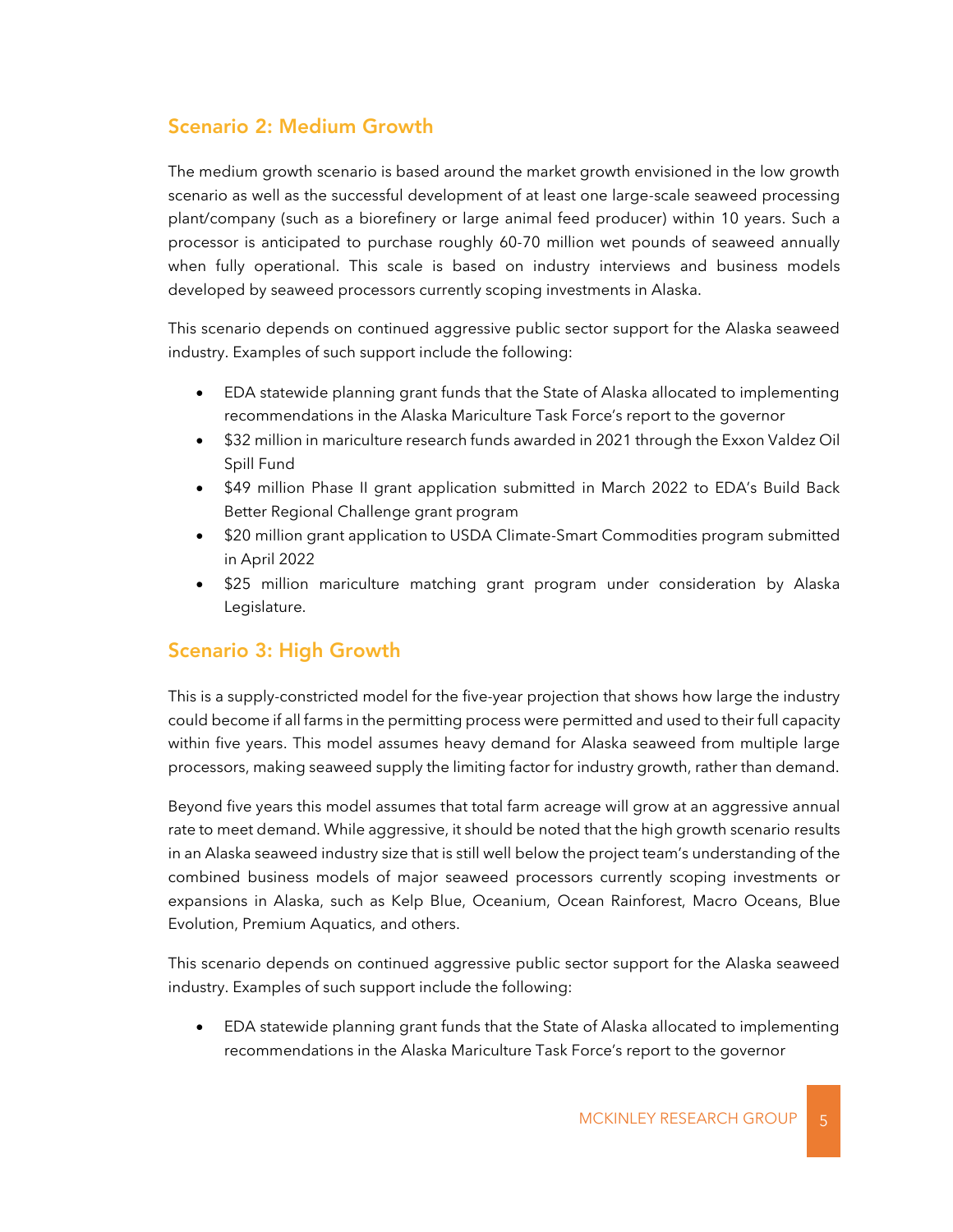- \$32 million in mariculture research funds awarded in 2021 through the Exxon Valdez Oil Spill Fund
- \$49 million Phase II grant application submitted in March 2022 to EDA's Build Back Better Regional Challenge grant program
- \$20 million grant application to USDA Climate-Smart Commodities program submitted in April 2022
- \$25 million mariculture matching grant program under consideration by Alaska Legislature.

### Other Assumptions

All model scenarios assume seaweed farms will become more efficient over time, growing more pounds of seaweed for each foot of seeded line, and using more feet of line in each acre of aquatic farm. The models also assume the farm-gate price of seaweed will drop as the industry achieves economies of scale.

## Other Metrics Projected

In the process of developing the models underlying the revenue projections described above, a variety of other metrics were developed and projected. These include the acres under cultivation for seaweed farms in Alaska, production volume at these farms, and industry employment.

## Areas Under Cultivation

Projections for the number of acres under cultivation in 20 years range from 1,000 to 15,000 acres between the low growth and high growth scenarios. This is the difference between 10 100 acre farms and 150 100-acre farms.

|                             | 2022<br>(estimated) | Year 5 | Year 10 | Year 20 |
|-----------------------------|---------------------|--------|---------|---------|
| <b>Seaweed Farm Acreage</b> |                     |        |         |         |
| Scenario 1: Low Growth      | 175                 | 225    | 300     | 1.000   |
| Scenario 2: Medium Growth   | 175                 | 1.000  | 3,000   | 6.000   |
| Scenario 3: High Growth     | 175                 | 2,000  | 6.000   | 15,000  |

#### Table 4. Projected Acres Under Cultivation at Alaska Seaweed Farms

### Aquatic Farm Seaweed Production Volume

Projections for annual seaweed production at Alaska seaweed farms range from 30 million wet pounds under the lower growth scenario to almost 600 million wet pounds under the high growth scenario. The nearly twenty-fold difference between scenarios is based on both the